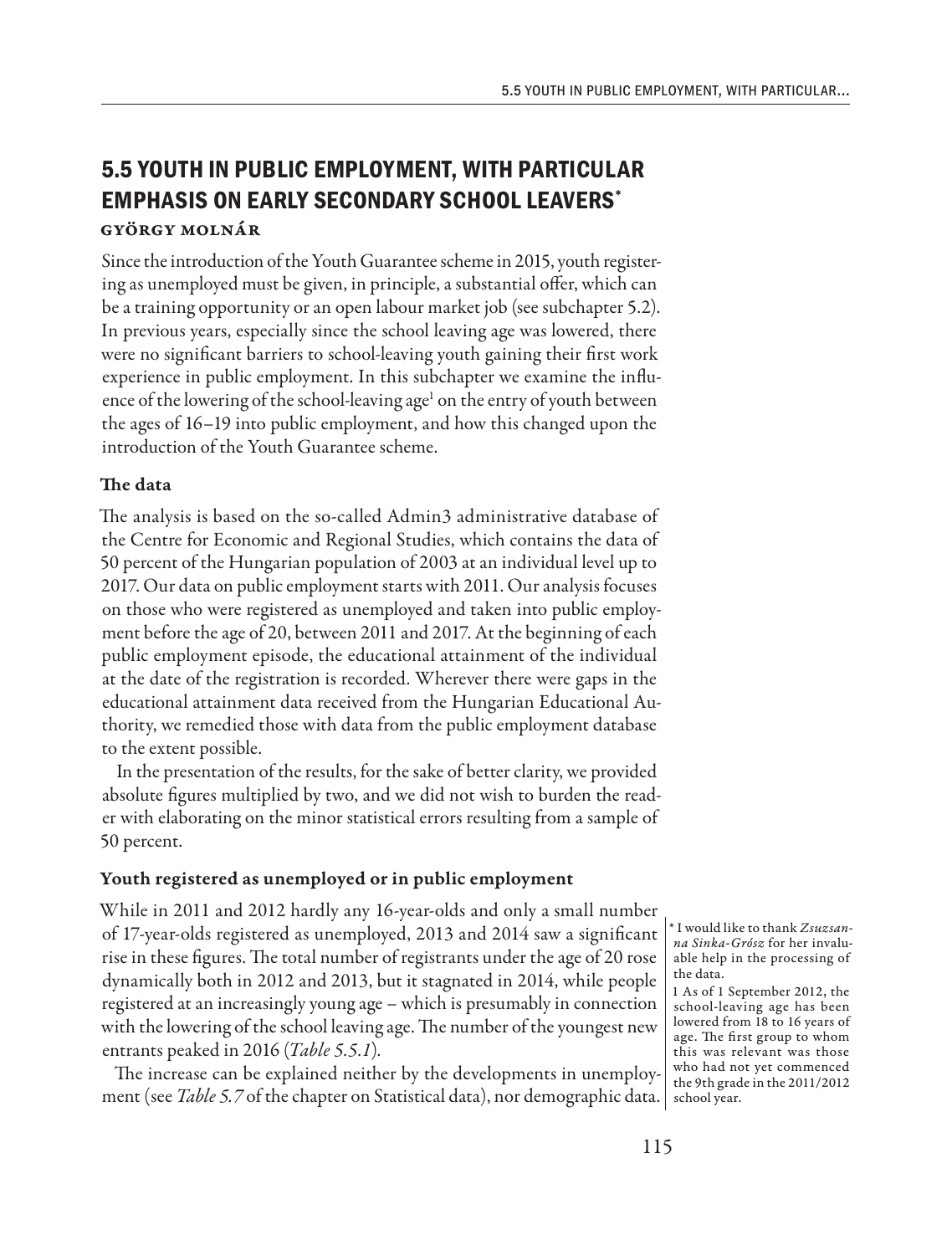These are relatively low figures: exactly 2 percent of 16-year-olds and 4 percent of 17-year-olds in 2016.

| Age at the time of first<br>registration      | 2011    | 2012    | 2013    | 2014    | 2015    | 2016    | 2017    |
|-----------------------------------------------|---------|---------|---------|---------|---------|---------|---------|
| 16                                            | 44      | 106     | 738     | 1.980   | 1.716   | 1.948   | 1,670   |
| 17                                            | 284     | 472     | 1.412   | 2.660   | 3.676   | 3.924   | 3,718   |
| 18                                            | 6.796   | 9.360   | 10.196  | 9.714   | 8.562   | 7.742   | 6.754   |
| 19                                            | 10.660  | 12.902  | 12,728  | 10,482  | 9.344   | 8.240   | 7,306   |
| Total                                         | 17.784  | 22.840  | 25.074  | 24.836  | 23.298  | 21.854  | 19.448  |
| The total number of the<br>age group of 16-19 | 477.855 | 479.224 | 465.768 | 447.224 | 427.252 | 407.023 | 395.715 |

Table 5.5.1: The number of youth between the ages of 16–19 registering as unemployed for the first time, 2011–2017

Note: The results obtained from the sample of 50 percent were multiplied by 2 in the table.

Source: Author's calculations, based on the Admin3 database; source of the demographic data: the demographic database of the *Hungarian Central Statistical Office*.

The increase can be explained neither by the developments in unemployment (see *Table 5.7* of the chapter on Statistical data), nor demographic data. These are relatively low figures: exactly 2 percent of 16-year-olds and 4 percent of 17-year-olds in 2016.

In the case of 18- and 19-year-olds, a more marked rise can only be seen between 2011 and 2012, which continued slightly in 2013 as well, in the case of 18-year-olds. In this year, the share within the age group of 18-yearolds who registered as unemployed for the first time during that year was 8.6 percent, while that of 19-year-olds was 10.5 percent; and it continuously decreases from then on.

*Table 5.5.2* shows the number of those entering public employment for the first time, broken down by age. In 2011 and 2012, there were essentially no 16- and 17-year-olds in public employment, and even the number of 18- and 19-year-olds was relatively low. The number of youth entering public employment suddenly increased in 2013, and peaked the next year at a figure of 8400. Even though the Youth Guarantee scheme was launched in 2015, eligible youth could still enter public employment if they initiated it themselves. Thus in the case of the two younger groups, the number of those entering public employment continued to grow after 2014, peaking in 2016. Their share also grew continuously within the group of those entering public employment for the first time, and reached 13.6 percent in 2016.

The entry of youth into public employment received substantial media coverage; numerous news articles reported on cases where children of poor families left school due to the lure of public workers' wages (see *Fülöp*, 2016).

In response to the phenomenon, the regulation was amended: Government Decree 1139/2017 (20th March) provided that those under the age of 25 "may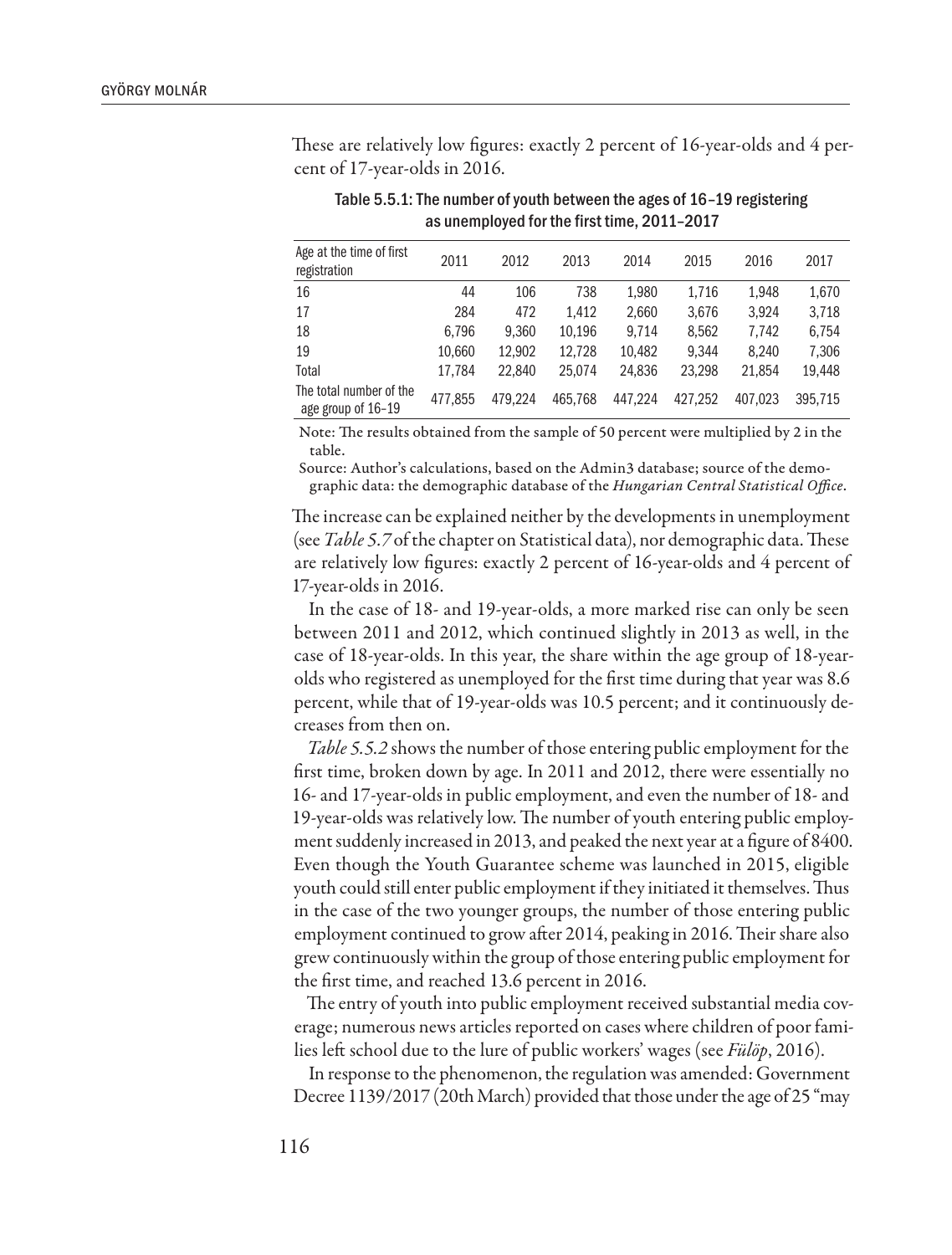enter public employment schemes only if the Youth Guarantee labour market scheme does not offer them any other realistic opportunities". This resulted in a significant drop in the numbers of all age groups in 2017, and the share of those under the age of 20 within the number of new entrants also decreased somewhat (to 10.3 percent). In the course of the seven years reviewed, a total of nearly 40 thousand youth entered the public employment system.

Table 5.5.2: The number of youth between the ages of 16–19 entering public employment for the first time, and their share within the group of all first entrants, 2011–2017

| Age at the time of first entry<br>into public employment | 2011  | 2012  | 2013  | 2014  | 2015  | 2016  | 2017  | Total  |
|----------------------------------------------------------|-------|-------|-------|-------|-------|-------|-------|--------|
| 16                                                       |       | 6     | 190   | 630   | 500   | 744   | 352   | 2.424  |
| 17                                                       | 8     | 60    | 398   | 1016  | 1132  | 1434  | 692   | 4.740  |
| 18                                                       | 372   | 1.180 | 2.390 | 3.148 | 2.366 | 2.430 | 1.052 | 12.938 |
| 19                                                       | 1.850 | 2.266 | 3.928 | 3.610 | 2.400 | 2.372 | 1.044 | 17.470 |
| Total                                                    | 2.232 | 3.512 | 6.906 | 8.404 | 6.398 | 6.980 | 3.140 | 37.572 |
| Share (percentage)                                       | 1.0   | 3.6   | 6.1   | 10.0  | 10.8  | 13.6  | 10.3  | 5.7    |

Note: The public employment of a small section of those entering for the first time in 2011 already commenced in 2010. The results obtained from the sample of 50 percent were multiplied by 2 in the table.

Source: Author's calculations, based on the Admin3 database.

Nearly 30 percent of newly registered 16-year-olds became a public employee within 90 days (*Table 5.5.3*)*.* The highest figure can be seen in 2016. The younger someone was, the more likely it was that they would become a public worker within 90 days. In 2013, the proportion of youth becoming public workers within three months rose significantly, and this trend kept growing in 2014, when it peaked at 21 percent. It may be an effect of the Youth Guarantee scheme that in 2015 the rate of those starting public work early decreased somewhat among the age group of 17–19-year-olds, but it stagnated among 16-year-olds, and then kept growing steadily in 2016. A marked decrease only occurred in 2017.

Table 5.5.3: The share of those among the 16–19-year-olds registering ias unemployed for the first time who entered public employment within 90 days, 2011–2017 (percent)

| Age at the time of<br>first registration | 2011 | 2012 | 2013 | 2014 | 2015 | 2016 | 2017 | Average |
|------------------------------------------|------|------|------|------|------|------|------|---------|
| 16                                       | 5    | 6    | 28   | 28   | 28   | 36   | 19   | 28      |
| 17                                       |      | 11   | 24   | 27   | 20   | 24   | 11   | 20      |
| 18                                       |      | 9    | 18   | 23   | 17   | 17   | 8    | 14      |
| 19                                       |      | 6    | 11   | 15   | 12   | 13   | 6    | 9       |
| Total                                    |      | 8    | 15   |      | 16   | 19   | 9    | 13      |

Source: Author's calculations, based on the Admin3 database.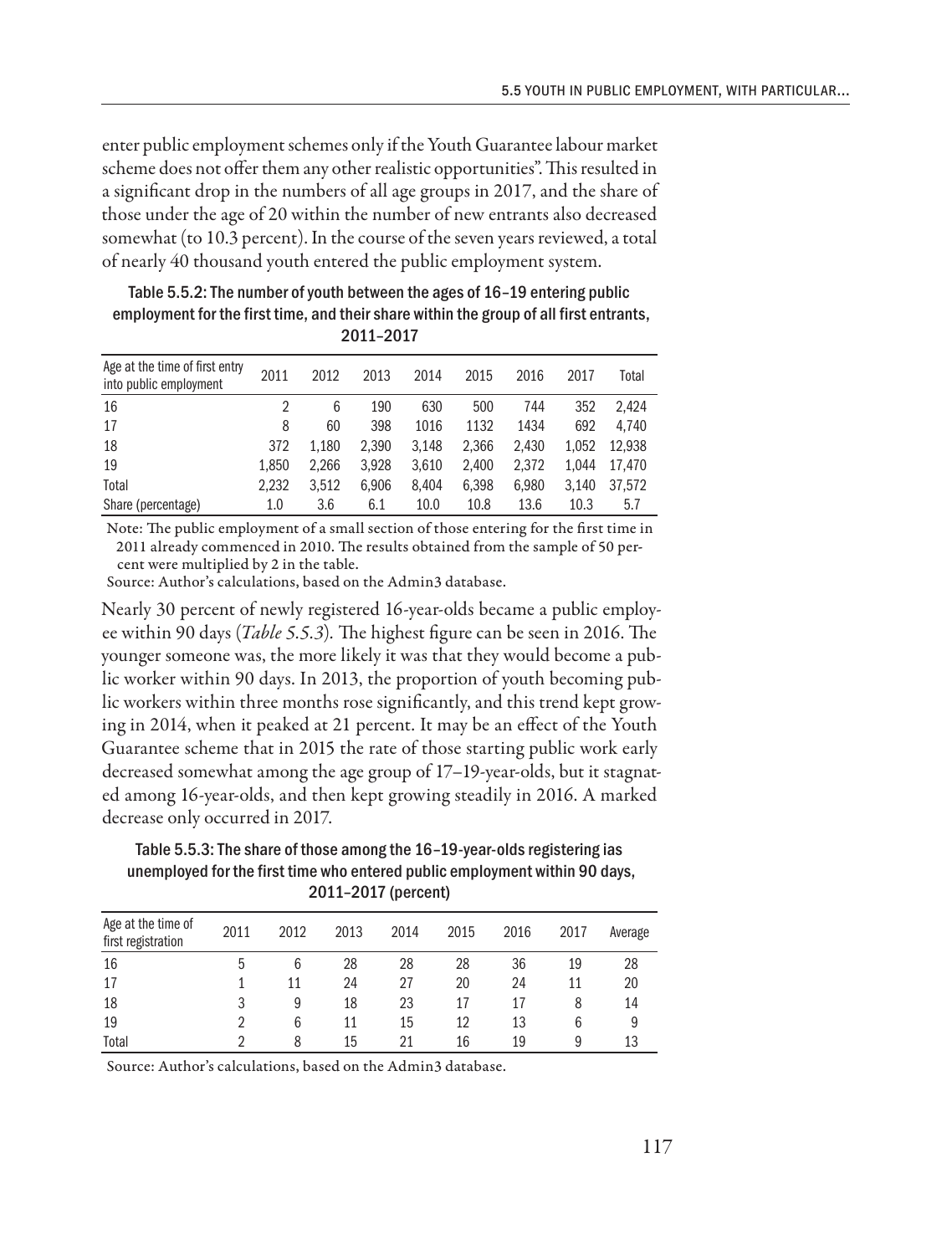A similar trend emerges when we examine entering public works within 30 or 180 days. In 2016, 26 percent of those registering at the age of 16 became public workers within only 30 days, while 42 percent within 180 days.

It is worth reviewing this inversely as well – how much time youth entering public works spent in the registry before they become public workers. According to the figures, on average, nearly 60 percent of those becoming public workers at the age of 16 spent 30 days or less in the registry before entering the scheme: thus, presumably, they registered with the explicit aim of becoming public workers (*Table 5.5.4*)*.* A similar situation is found in the case of 44 percent of 17-year-olds. With the increase of age, this value keeps decreasing somewhat. As we progress in time, a significant increase in the number of those becoming public workers within a very short period of time occurs in 2014, and their share essentially stagnates after that.

Table 5.5.4: The share of those among youth entering public employment for the first time who, before doing so, spent not more than 30 days in the unemployment registry, 2012–2017 (percentage)

| Age at the time of first entry<br>into public employment | 2012 | 2013 | 2014 | 2015 | 2016 | 2017 | Average |
|----------------------------------------------------------|------|------|------|------|------|------|---------|
| 16                                                       | 67   | 63   | 53   | 56   | 63   | 59   | 58      |
| 17                                                       | 40   | 46   | 41   | 45   | 45   | 43   | 44      |
| 18                                                       | 41   | 35   | 44   | 41   | 37   | 37   | 39      |
| 19                                                       | 20   | 18   | 28   | 33   | 34   | 31   | 26      |
| Total                                                    | 27   | 27   | 38   | 40   | 40   | 39   | 35      |

Note: In the case of those already in public employment on 1 January 2011, start date is known only for those who had previously done public works managed by the Public Employment System, thus we omitted that year.

Source: Author's calculations, based on the Admin3 database.

## Early school leaving

Approximately one tenth of the under 20 age group entering public employment have not even completed elementary education. Their share among 16-year-olds is more than 20 percent. The share of those entering public employment having completed vocational school or secondary school is also approximately 10–10 percent (*Table 5.5.5*)*.*

Nearly 60 percent of those who had not completed elementary school at the time of entry into public employment did not complete the eighth grade of elementary school at a later time either, and whether they have completed it or not is unknown for a further 20 percent.

At least 80 percent of those under the age of 20 who entered public employment having completed the eighth grade of elementary school had also attended some type of secondary school (it is unclear for some of them). Progressing in time, the proportion of those who attended secondary school continuously increases (*Table 5.5.6*)*.* Thus the proportion of those who become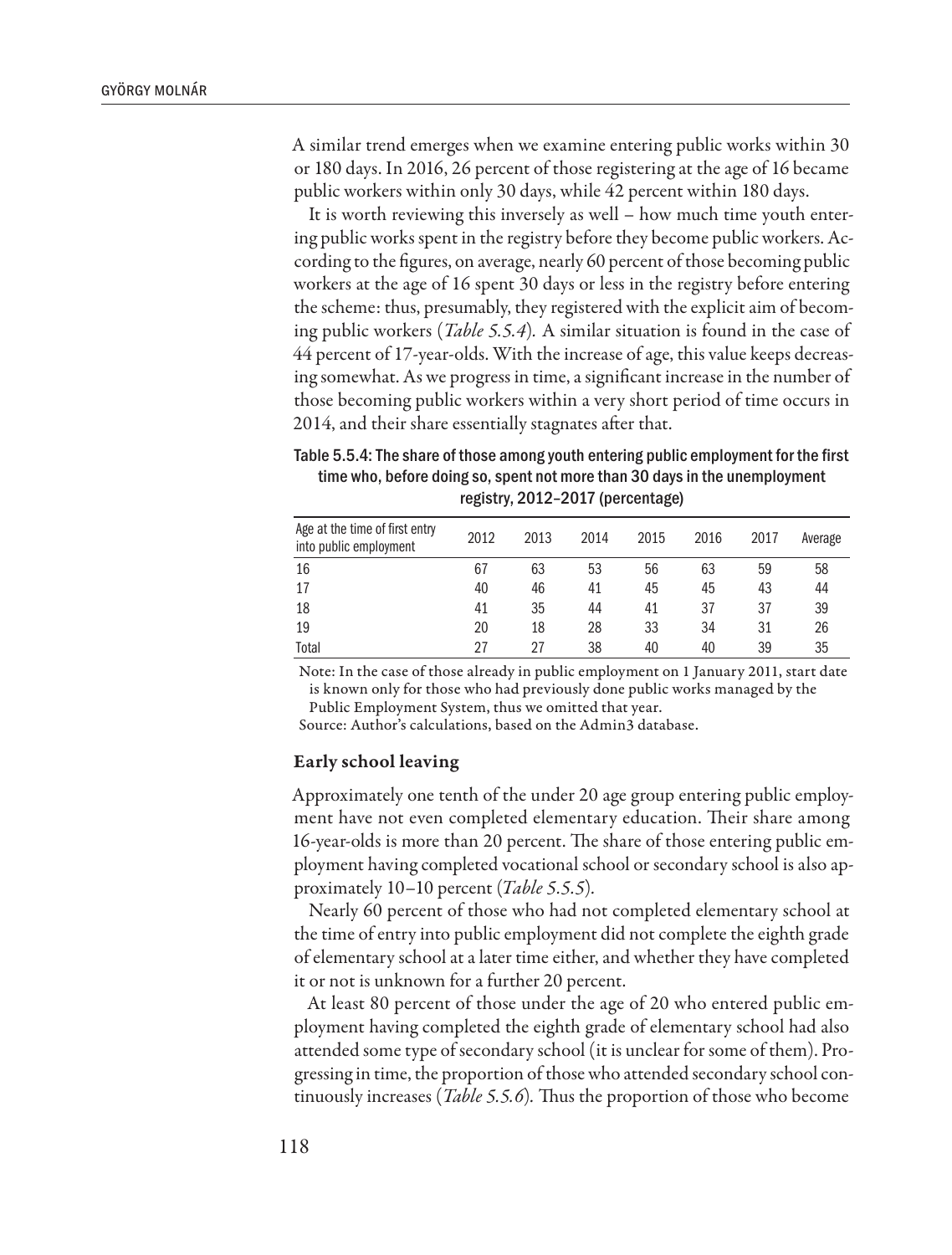public employees after leaving secondary school increases. A sharp increase occurred between 2013 and 2014, among 16-year-olds. While in 2013 "only" 52 percent of those entering public employment with the eighth grade of elementary school completed left secondary school, in 2014 this figure was 78 percent. Therefore the increase in numbers showed in *Table 5.5.2* was to a great extent due to those leaving secondary school.

|                                                             | Educational attainment                                    |                                             |                      |                     |       |  |  |  |  |
|-------------------------------------------------------------|-----------------------------------------------------------|---------------------------------------------|----------------------|---------------------|-------|--|--|--|--|
| Age at the time of<br>first entry into<br>public employment | lower than the<br>eighth grade of<br>elementary<br>school | the eighth grade<br>of elementary<br>school | vocational<br>school | secondary<br>school | total |  |  |  |  |
| 16                                                          | 23                                                        | 77                                          |                      |                     | 100   |  |  |  |  |
| 17                                                          | 18                                                        | 78                                          |                      |                     | 100   |  |  |  |  |
| 18                                                          | 11                                                        | 70                                          | 11                   | 8                   | 100   |  |  |  |  |
| 19                                                          | 6                                                         | 60                                          | 15                   | 18                  | 100   |  |  |  |  |
| Total                                                       | 11                                                        | 67                                          | 11                   | 11                  | 100   |  |  |  |  |

Table 5.5.5: The total distribution of educational attainment at the time of entry into public employment in the period between 2011 and 2016 (percentage)

Source: Author's calculations, based on the Admin3 database.

Table 5.5.6: The share of those among youth entering public employment with an educational attainment of the eighth grade of elementary school who also attended secondary school, broken down by the year of entry, 2011–2017

|                         | 2011 | 2012  | 2013  | 2014  | 2015  | 2016  | 2017  | Total  |
|-------------------------|------|-------|-------|-------|-------|-------|-------|--------|
| Total no. of<br>group   | 766  | 1.834 | 3.626 | 4.482 | 3.638 | 4.128 | 1.780 | 20.254 |
| Share (percent-<br>age) | 49   | 71    | 75    | 84    | 89    | 90    | 91    | 81     |

Note: The number of the total group obtained from the sample of 50 percent was multiplied by 2.

Source: Author's calculations, based on the Admin3 database.

In 2011, 11 percent of those entering public employment with an educational attainment of the eighth grade of elementary school and having attempted attending secondary school became public employees within three months of leaving school. This rate rose to approximately 30 percent from 2012. These are those who became public employees essentially immediately after leaving school, or following a short "technical break".

Among those who entered public employment before 2016 having an educational attainment of the eighth grade of elementary school and having attended secondary school, the share of those who obtained secondary level qualification two years later<sup>2</sup> is only 3 percent (*Table 5.5.7*). Only 10 percent of this 3 percent obtained a secondary school diploma, while the rest attended 2 The two years were calculated vocational training. In 2011, the proportion of those completing secondary school within two years was somewhat higher than in the other years, and  $\mid$  school is not known.

as calendar years, since the exact time of the completion of